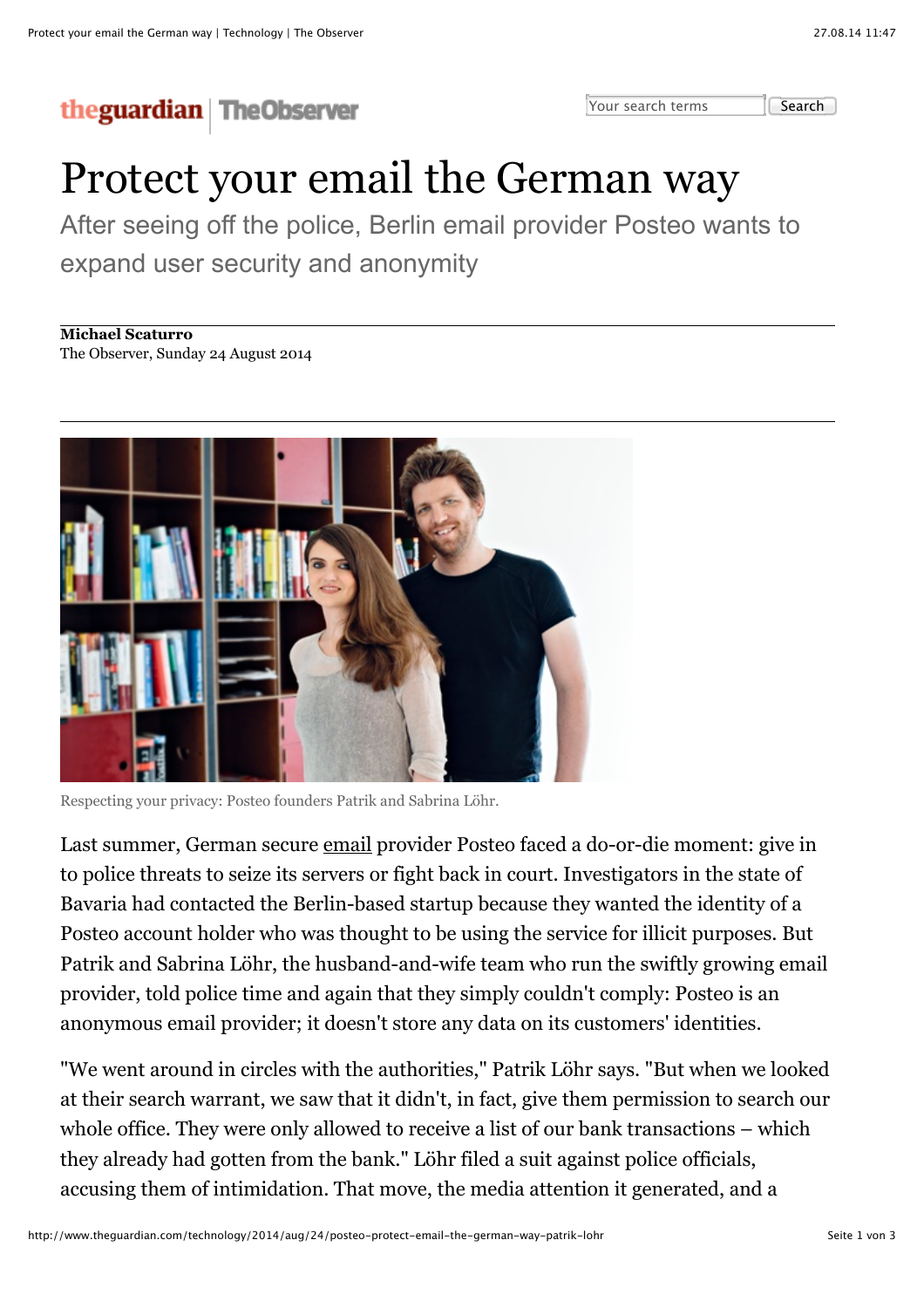stated commitment to transparency made all the more relevant in the wake of the [Edward Snowden leaks,](http://www.theguardian.com/world/2013/jun/11/edward-snowden-nsa-whistleblower-profile) has helped Posteo become one of [Germany](http://www.theguardian.com/world/germany)'s fastest growing email providers with a business model of fee-driven, [privacy](http://www.theguardian.com/world/privacy)-oriented email services.

The immediate effect of Posteo's tangle with the German authorities was the pressure it put on global telecoms giant Deutsche Telekom. Just days after Posteo released [Germany's first transparency report on government requests for information, Telekom](http://www.telekom.com/corporate-responsibility/data-protection/More+Articles/239498) dashed out its own paper detailing the extent of its cooperation with police and intelligence officials. The revelations were eye-opening. In 2013 alone, Telekom gave authorities in Germany nearly as much data on its customers as AT&T and [Verizon](http://about.att.com/content/csr/home/frequently-requested-info/governance/transparencyreport.html) had furnished that same year to US law enforcement.

This resulted in Germans ditching American email providers in Posteo's favour. "We went from 10,000 subscribers before the Snowden leaks a year ago to 70,000 today," Löhr says.

The site is currently only offered in German, though an English-language version is expected to be rolled out this autumn. It's not free: a  $2GB$  account starts at  $E12$  a year. But in exchange for that, Posteo promises users a private email experience. In fact, privacy is the company's unique selling point. Löhr says it doesn't deploy users' emails or contacts lists to serve up ads. It neither saves users' IP addresses nor tracks them as they click around the web. He says the company also deletes bank and card details immediately after it has processed payments. It even gives users the option of mailing or hand-delivering to the company's Berlin office payments in cash – around 20% of the service's customers have paid the annual fee in this way.

"We don't want the data from our customers," Löhr says. "We don't want their names, their addresses, their dates of birth. And because we don't have this data, we can't lose it or be compelled to give it away." He wants users to feel that Posteo is diametrically opposed to large, faceless email providers, that it adheres to an ethical standard that has become all the more topical since the [NSA leaks last summer.](http://www.theguardian.com/world/2013/jun/09/edward-snowden-nsa-whistleblower-surveillance) But there's also the company's commitment to providing a personal touch. Löhr describes a situation – not unlike the early days of the internet, when people used local dial-up providers – in which "customers knock on our door and walk into our office to open an account".

But as friendly as the service claims to be, Posteo does resemble mainline email providers in a few key ways. For example, users' email is stored unencrypted on Posteo's servers in Frankfurt. The company states in its data protection policy that it has the ability to read any mail stored on its servers, much like its competitors. But it is working on a solution that will give users the option of encrypting their mailboxes using an open